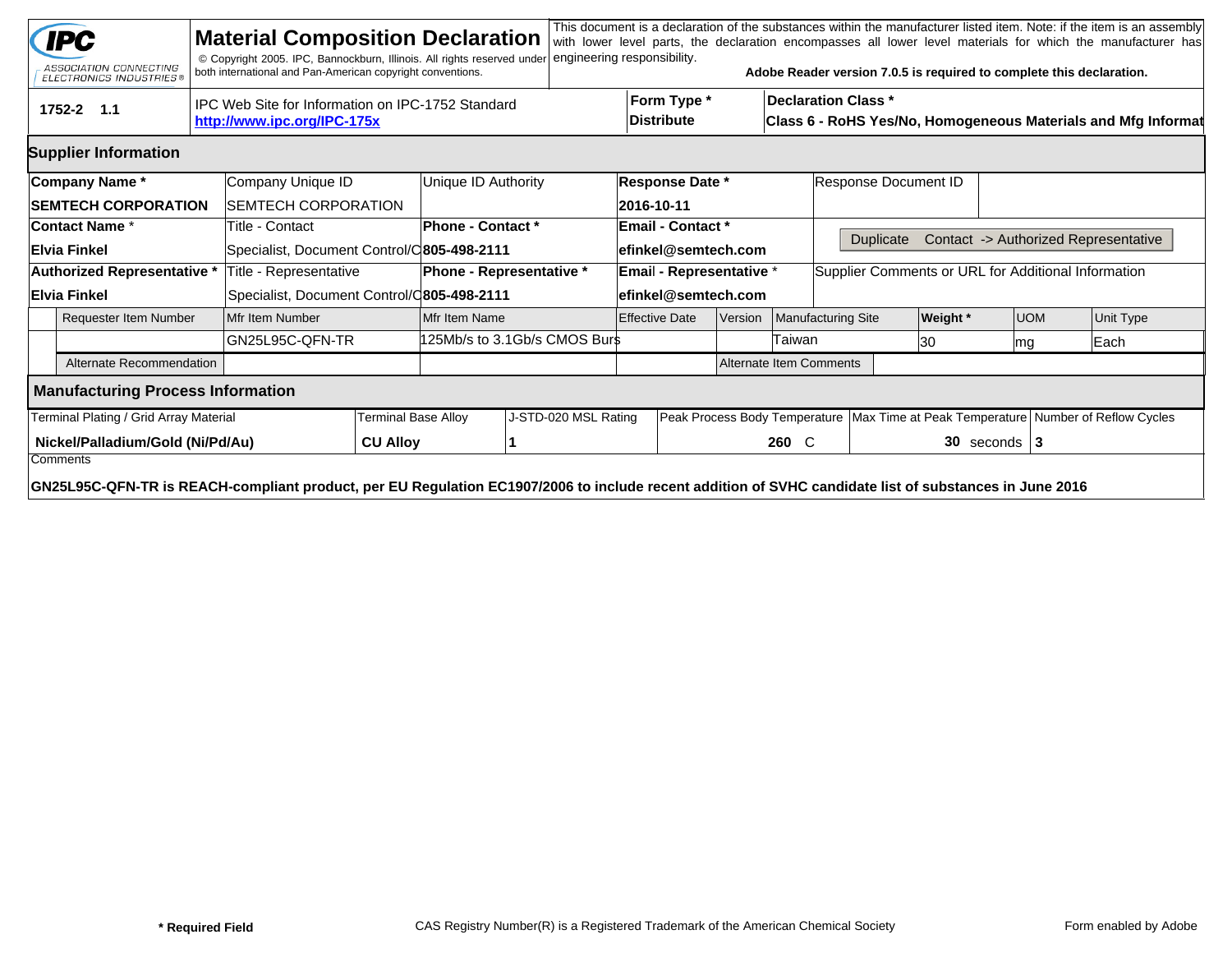| Save the fields in<br><b>Export Data</b><br>this form to a file                                                                                                                                                                                                                                                                                                                                                                                                                                                                                                                                                                                                                                                                                                                                                                                                                                                                                                                                                                                                                                                                                                                                                                                                                                                                                                                                                                                                                                                                                                                                                                                                                                                                                                                                                                                                                                                                                                                                                                                                             | Import fields from a<br>Import Data<br>file into this form                                                                                                                                                                                                                                  | Clear all of the<br>fields on this form | <b>Reset Form</b> | Lock the fields on this<br>form to prevent changes | Lock Supplier Fields |
|-----------------------------------------------------------------------------------------------------------------------------------------------------------------------------------------------------------------------------------------------------------------------------------------------------------------------------------------------------------------------------------------------------------------------------------------------------------------------------------------------------------------------------------------------------------------------------------------------------------------------------------------------------------------------------------------------------------------------------------------------------------------------------------------------------------------------------------------------------------------------------------------------------------------------------------------------------------------------------------------------------------------------------------------------------------------------------------------------------------------------------------------------------------------------------------------------------------------------------------------------------------------------------------------------------------------------------------------------------------------------------------------------------------------------------------------------------------------------------------------------------------------------------------------------------------------------------------------------------------------------------------------------------------------------------------------------------------------------------------------------------------------------------------------------------------------------------------------------------------------------------------------------------------------------------------------------------------------------------------------------------------------------------------------------------------------------------|---------------------------------------------------------------------------------------------------------------------------------------------------------------------------------------------------------------------------------------------------------------------------------------------|-----------------------------------------|-------------------|----------------------------------------------------|----------------------|
| <b>RoHS Material Composition Declaration</b>                                                                                                                                                                                                                                                                                                                                                                                                                                                                                                                                                                                                                                                                                                                                                                                                                                                                                                                                                                                                                                                                                                                                                                                                                                                                                                                                                                                                                                                                                                                                                                                                                                                                                                                                                                                                                                                                                                                                                                                                                                |                                                                                                                                                                                                                                                                                             |                                         |                   | Declaration Type *                                 | <b>Detailed</b>      |
| <b>RoHS Directive</b><br>2002/95/EC                                                                                                                                                                                                                                                                                                                                                                                                                                                                                                                                                                                                                                                                                                                                                                                                                                                                                                                                                                                                                                                                                                                                                                                                                                                                                                                                                                                                                                                                                                                                                                                                                                                                                                                                                                                                                                                                                                                                                                                                                                         | RoHS Definition: Quantity limit of 0.1% by mass (1000 PPM) in homogeneous material for: Lead (Pb), Mercury, Hexavalent Chromium, Polybrominated Biphenyls (PBB),<br>Polybrominated Diphenyl Ethers (PBDE) and quantity limit of 0.01% by mass (100 PPM) of homogeneous material for Cadmium |                                         |                   |                                                    |                      |
| Please indicate whether any homogeneous material (as defined by the RoHS Directive, EU 2002/95/EC and implemented by the laws of the European Union member states) of the part identified on this form contains lead, mercury,<br>chromium, polybrominated biphenyls and/or polybrominated diphenyl ethers (each a ?RoHS restricted substance?) in excess of the applicable quantity limit identified above. If a homogeneous material within the part contains<br>excess of an applicable quantity limit, please indicate below which, if any, RoHS exemption you believe may apply. If the part is an assembly with lower level components, the declaration shall encompass all such components<br>gathered the information it provides in this form using appropriate methods to ensure its accuracy and that such information is true and correct to the best of its knowledge and belief, as of the date that Supplier complet<br>Company will rely on this certification in determining the compliance of its products with European Union member state laws that implement the RoHS Directive. Company acknowledges that Supplier may have relied on informati<br>completing this form, and that Supplier may not have independently verified such information. However, in situations where Supplier has not independently verified information provided by others, Supplier agrees that, at a<br>certifications regarding their contributions to the part, and those certifications are at least as comprehensive as the certification in this paragraph. If the Company and the Supplier enter into a written agreement with r<br>conditions of that agreement, including any warranty rights and/or remedies provided as part of that agreement, will be the sole and exclusive source of the Supplier?s liability and the Company?s remedies for issues that a<br>provides in this form. In the absence of such written agreement, the warranty rights and/or remedies of Supplier's Standard Terms and Conditions of Sale applicable to such part shall apply. |                                                                                                                                                                                                                                                                                             |                                         |                   |                                                    |                      |
| <b>RoHS Declaration *</b>                                                                                                                                                                                                                                                                                                                                                                                                                                                                                                                                                                                                                                                                                                                                                                                                                                                                                                                                                                                                                                                                                                                                                                                                                                                                                                                                                                                                                                                                                                                                                                                                                                                                                                                                                                                                                                                                                                                                                                                                                                                   | - Item(s) does not contain RoHS restricted substances per the definition above                                                                                                                                                                                                              |                                         |                   | Supplier Acceptance * Accepted                     |                      |
| Exemptions: If the declared item does not contain RoHS restricted substances per the definition above except for defined RoHS exemptions, then select the corresponding response in the RoHS Declaration<br>above and choose all applicable exemptions.                                                                                                                                                                                                                                                                                                                                                                                                                                                                                                                                                                                                                                                                                                                                                                                                                                                                                                                                                                                                                                                                                                                                                                                                                                                                                                                                                                                                                                                                                                                                                                                                                                                                                                                                                                                                                     |                                                                                                                                                                                                                                                                                             |                                         |                   |                                                    |                      |
| <b>Declaration Signature</b>                                                                                                                                                                                                                                                                                                                                                                                                                                                                                                                                                                                                                                                                                                                                                                                                                                                                                                                                                                                                                                                                                                                                                                                                                                                                                                                                                                                                                                                                                                                                                                                                                                                                                                                                                                                                                                                                                                                                                                                                                                                |                                                                                                                                                                                                                                                                                             |                                         |                   |                                                    |                      |
| Instructions: Complete all of the required fields on all pages of this form. Select the "Accepted" on the Supplier Acceptance drop-down. This will display the signature area. Digitally sign                                                                                                                                                                                                                                                                                                                                                                                                                                                                                                                                                                                                                                                                                                                                                                                                                                                                                                                                                                                                                                                                                                                                                                                                                                                                                                                                                                                                                                                                                                                                                                                                                                                                                                                                                                                                                                                                               |                                                                                                                                                                                                                                                                                             |                                         |                   |                                                    |                      |

Supplier Digital Signature **efinkel@semtech.com** Digitally signed by efinkel@semtech.com<br>Date: 2016.10.11 13:36:44 -07'00'

the declaration (if required by the Requester) and click on Submit Form to have the form returned to the Requester.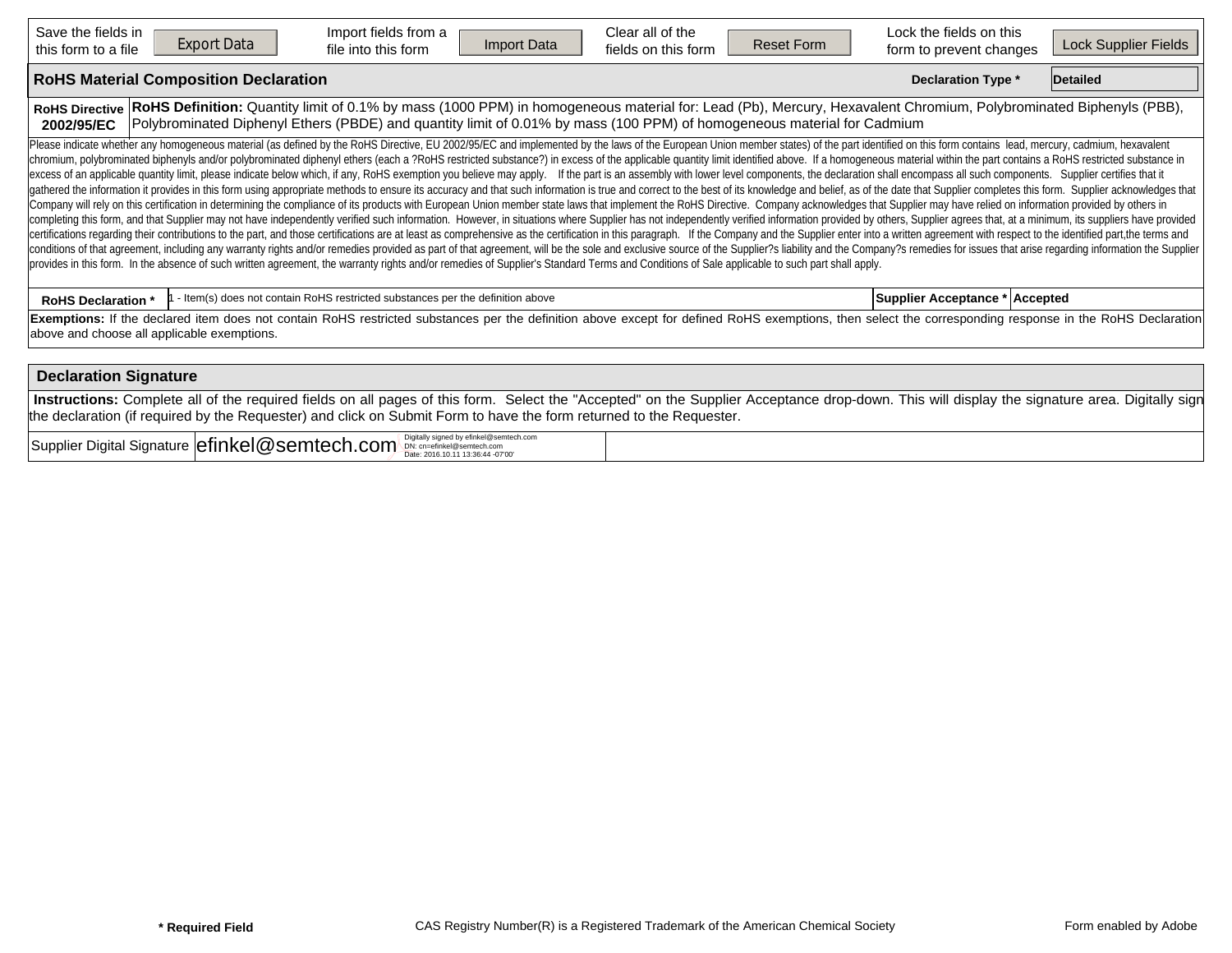## **Homogeneous Material Composition Declaration for Electronic Products**

SubItem Instructions: The presence of any JIG Level A or B substances must be declared. [1] indicate the subpart in which the substance is located, [2] provide a description of the homogeneous material [3], enter the weight of the homogeneous material.

Substance Instructions: [A] select the Level (JIG A, JIG B, Requester or Supplier) [B] select the substance category (JIG or Requester) or enter a value (Supplier). [C] select the substance (JIG) or enter the substance and CAS (Other). [D] select a RoHS exemption, if applicable [E] enter the weight of the substance or the PPM concentration [F] Optionally enter the positive (+) and negative (-) tolerance in percent (Note: percent tolerance values are expected to cover a 3 sigma range of distribution unless otherwise noted).

Line Functions: +I Inserts a New Item /SubItem +M Inserts a new Material +C Inserts a new Substance Category +S Inserts a new Substance - Deletes the element line

|      |              | Item/SubItem         |            | Homogeneous     |        | Unit of |         |                                      |                           |        |      |                           |                    |                 | Unit of | Tolerance |         |            |
|------|--------------|----------------------|------------|-----------------|--------|---------|---------|--------------------------------------|---------------------------|--------|------|---------------------------|--------------------|-----------------|---------|-----------|---------|------------|
|      |              | <b>Name</b>          |            | <b>Material</b> | Weight | Measure |         | Level                                | <b>Substance Category</b> |        |      | <b>Substance</b>          | <b>CAS</b>         | Exempt   Weight | Measure |           | $\ddag$ | <b>PPM</b> |
| $+1$ |              | $-1$ Die             | $+M$ -M    |                 | 1.62   | mg      |         | $ +C -C $ Supplier                   |                           | +s     |      | $-S Si$                   | 7440-21-3          | 1.60623 $mg$    |         |           |         | 991,50     |
|      |              |                      |            |                 |        |         |         |                                      |                           | $+S$   | -S   | <b>Boron, Phosphorous</b> | 7440-42-8, 7       | $ 0.00016 $ mg  |         |           |         | 100        |
|      |              |                      |            |                 |        |         |         |                                      |                           | +S     | $-S$ | Aluminium, Tungsten,      | C 7429-90-5, 7     | 0.01361 mg      |         |           |         | 8,400      |
| $+1$ | $\mathbf{d}$ | Lead Frame           | +M -M A194 |                 | 9.6    | mg      |         | $ \texttt{-c} $ -C Supplier          |                           | +s     |      | $-S$ Copper               | 7440-50-8          | 9.22368 mg      |         |           |         | 960,80     |
|      |              |                      |            |                 |        |         |         |                                      |                           | +S     | $-S$ | Iron                      | 7439-89-6          | $ 0.21888 $ mg  |         |           |         | 22,800     |
|      |              |                      |            |                 |        |         |         |                                      |                           | +S     |      | $-S$ Zinc                 | 7440-66-6          | 0.0144          | mg      |           |         | 1,500      |
|      |              |                      |            |                 |        |         |         |                                      |                           | +S     |      | -S Phosphorous            | 7723-14-0          | $ 0.00288 $ mg  |         |           |         | 300        |
|      |              |                      |            |                 |        |         | +c -c в |                                      |                           |        |      | +S -S Nickel              | 7440-02-0          | $ 0.13248 $ mg  |         |           |         | 13,800     |
|      |              |                      |            |                 |        |         |         | $+C$ -C Supplier                     |                           | +s     |      | $-S$ Palldium             | 7440-05-3          | 0.00576 mg      |         |           |         | 600        |
|      |              |                      |            |                 |        |         |         |                                      |                           | $ +S $ | $-S$ | Gold                      | 7440-57-5          | $ 0.00192 $ mg  |         |           |         | 200        |
|      |              | +I   -I   Die Attach |            | +M -M 1076DJ-G  | 0.024  | mg      |         | $ +C -C $ Supplier                   |                           | +S     |      | -S Silver                 | 7440-22-4          | 0.01824 mg      |         |           |         | 760,00     |
|      |              |                      |            |                 |        |         |         |                                      |                           | +S     | -S   | <b>Epoxy Resin A</b>      | 9003-36-5          | 0.00072 mg      |         |           |         | 30,000     |
|      |              |                      |            |                 |        |         |         |                                      |                           | ٠S     |      | -S Epoxy Resin B          | <b>Trade Secre</b> | $ 0.00168 $ mg  |         |           |         | 70,000     |
|      |              |                      |            |                 |        |         |         |                                      |                           | +S     | -S   | Hardener                  | <b>Trade Secre</b> | 0.00072 mg      |         |           |         | 30,000     |
|      |              |                      |            |                 |        |         |         |                                      |                           | ۰S     | -S   | <b>Diluent A</b>          | <b>Trade Secre</b> | $ 0.00072 $ mg  |         |           |         | 30,000     |
|      |              |                      |            |                 |        |         |         |                                      |                           | +S     |      | -S   Diluent B            | <b>Trade Secre</b> | 0.00168 mg      |         |           |         | 70,000     |
|      |              |                      |            |                 |        |         |         |                                      |                           | +S     |      | -S Dicyandiamide          | 461-58-5           | 0.00007 mg      |         |           |         | 3,000      |
|      |              |                      |            |                 |        |         |         |                                      |                           | +S     | $-S$ | Organic peroxide          | <b>Trade Secre</b> | $0.00017$ mg    |         |           |         | 7,000      |
|      |              | $+1$ -I Wire         | $+M$ -M    |                 | 0.03   | mg      |         | $ \mathsf{+C} \mathsf{-C} $ Supplier |                           | +S     | $-S$ | <b>Copper</b>             | 7440-50-8          | 0.02919 mg      |         |           |         | 973,00     |
|      |              |                      |            |                 |        |         |         |                                      |                           | $+S$   | $-S$ | Palladium                 | 7440-05-3          | $ 0.00081 $ mg  |         |           |         | 27,000     |
| $+1$ | H,           | Mold Compound        |            | $+M$ -M G700HA  | 18.726 | mg      |         | $ \texttt{-c} $ -C Supplier          |                           | +S     | -S   | <b>Epoxy Resin</b>        | <b>Trade Secre</b> | 1.12356 mg      |         |           |         | 60,000     |
|      |              |                      |            |                 |        |         |         |                                      |                           | +S     | -S   | <b>Phenol Resin</b>       | <b>Trade Secre</b> | $ 0.56178 $ mg  |         |           |         | 30,000     |
|      |              |                      |            |                 |        |         |         |                                      |                           |        |      | +S -S Silica(Amorphous) A | 60676-86-0         | 14.9808 mg      |         |           |         | 800,00     |